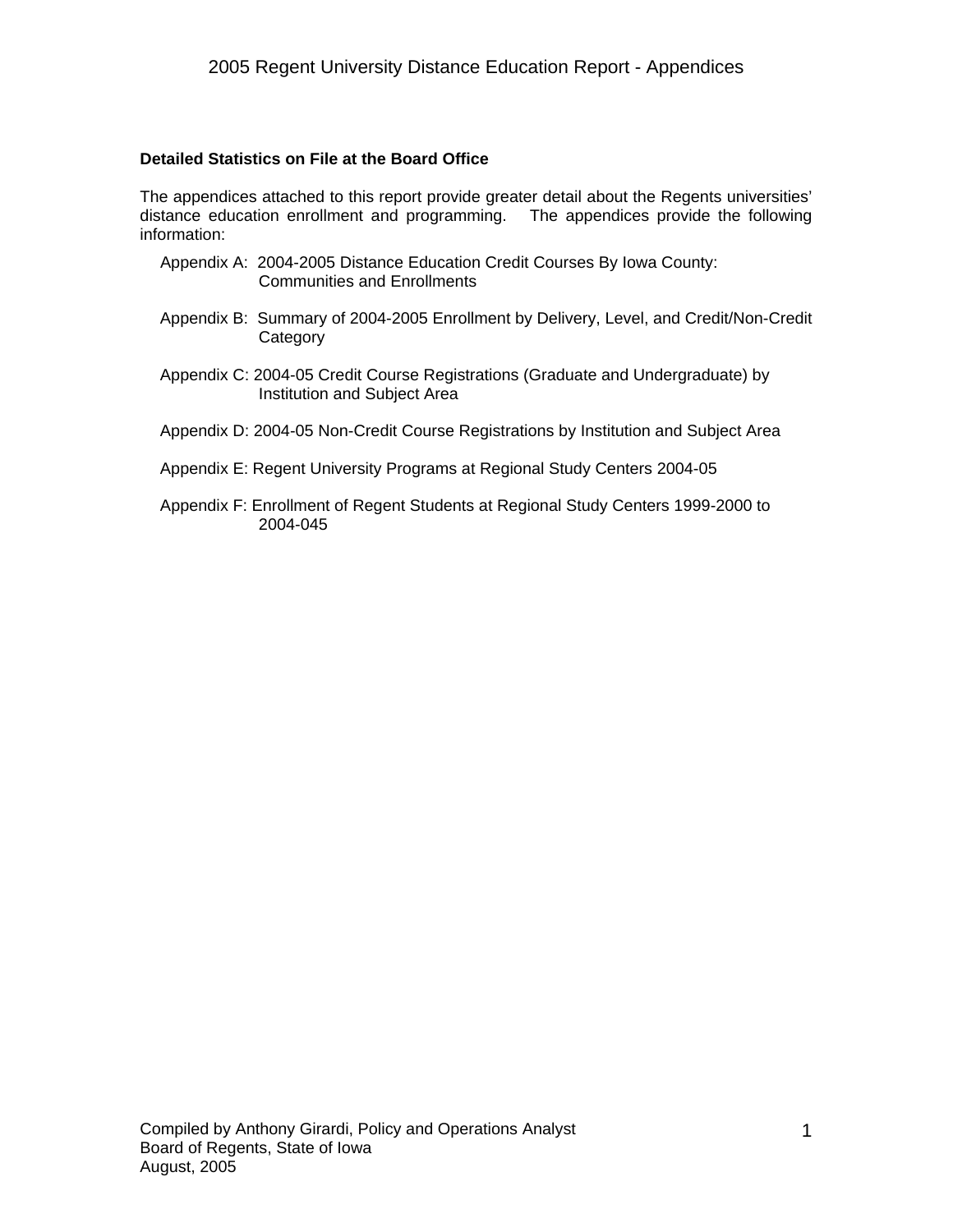Appendix A 2004-2005 Distance Education Credit Courses By Iowa County: Communities and Enrollments



locations of individuals completing individually-delivered courses for credit. Total = 453 Iowa communities.

= Enrollments in credit courses by Iowa Residents. Total = enrollments. Note: The Regent Universities enroll many non-Iowa residents in distance education courses. Out-of-state enrollments are not shown on this map.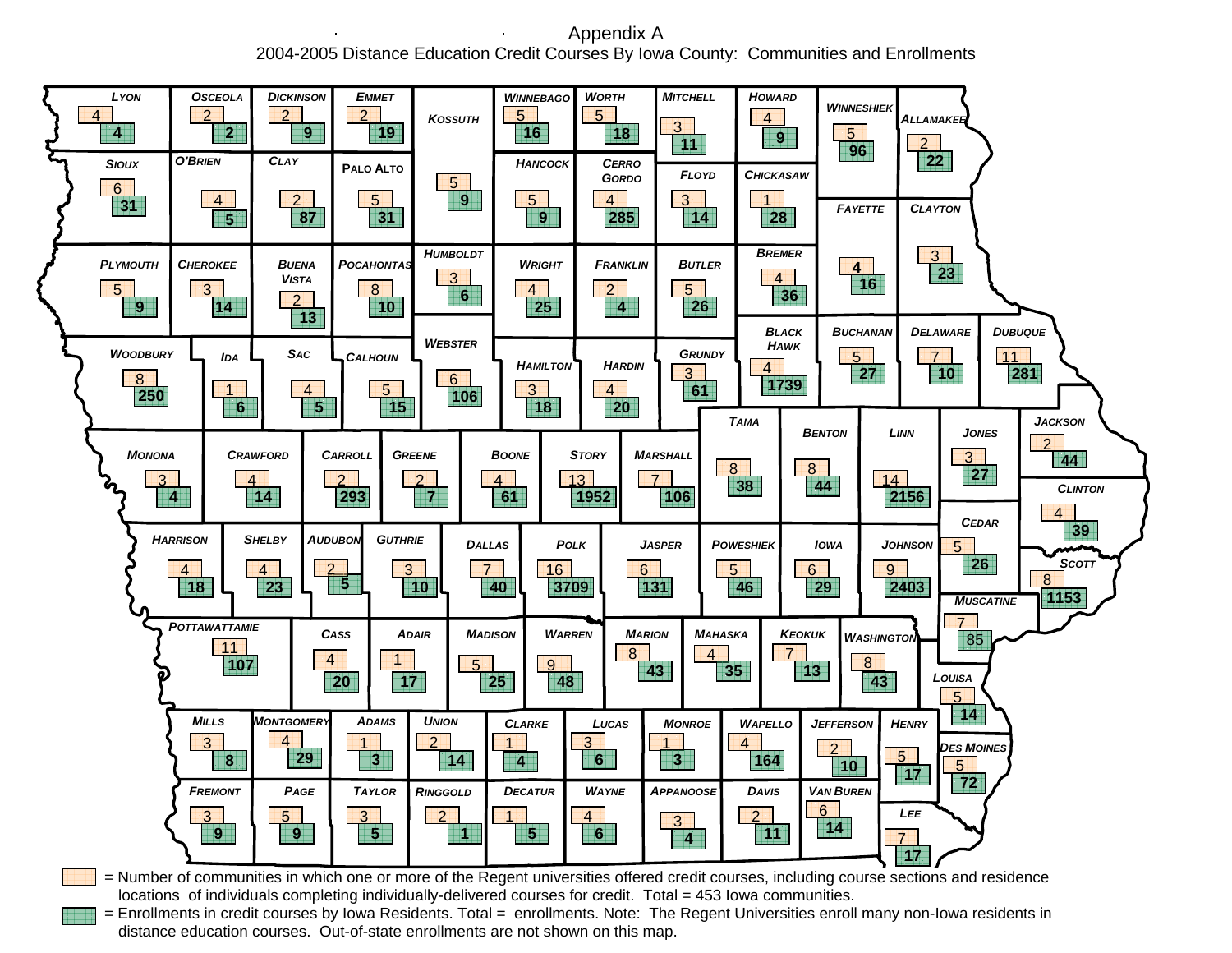#### 2005 Regent University Distance Education Report - Appendices

Appendix B: Summary of 2004-2005 Enrollment by Delivery, Level, and Credit/Non-Credit Category

| 2004-05 Distance Education Enrollments<br>by Delivery Mode and Credit Category |                              |                    |                             |            |  |  |  |  |
|--------------------------------------------------------------------------------|------------------------------|--------------------|-----------------------------|------------|--|--|--|--|
| Delivery Mode                                                                  | Under-<br>graduate<br>Credit | Graduate<br>Credit | Credit<br>Programs<br>Total | Non-Credit |  |  |  |  |
| <b>ICN</b><br>a.                                                               | 829                          | 1.738              | 2,567                       | 8,372      |  |  |  |  |
| World Wide Web<br>b.                                                           | 2,566                        | 1,928              | 4,494                       | 528        |  |  |  |  |
| <b>Iowa Public Television Telecourses</b><br>C.                                | 32                           |                    | 33                          | 818        |  |  |  |  |
| <b>Guided Correspondence Study</b><br>d.                                       | 3,773                        | 407                | 4.180                       | 6,077      |  |  |  |  |
| e. Other off-campus (off-campus classes<br>and digital media)                  | 4,954                        | 9,115              | 14,069                      | 385,075    |  |  |  |  |
| TOTAL OFF-CAMPUS ENROLLMENTS<br>(Sum of a through e.)                          | 12.154                       | 13.189             | 25.343                      | 400.870    |  |  |  |  |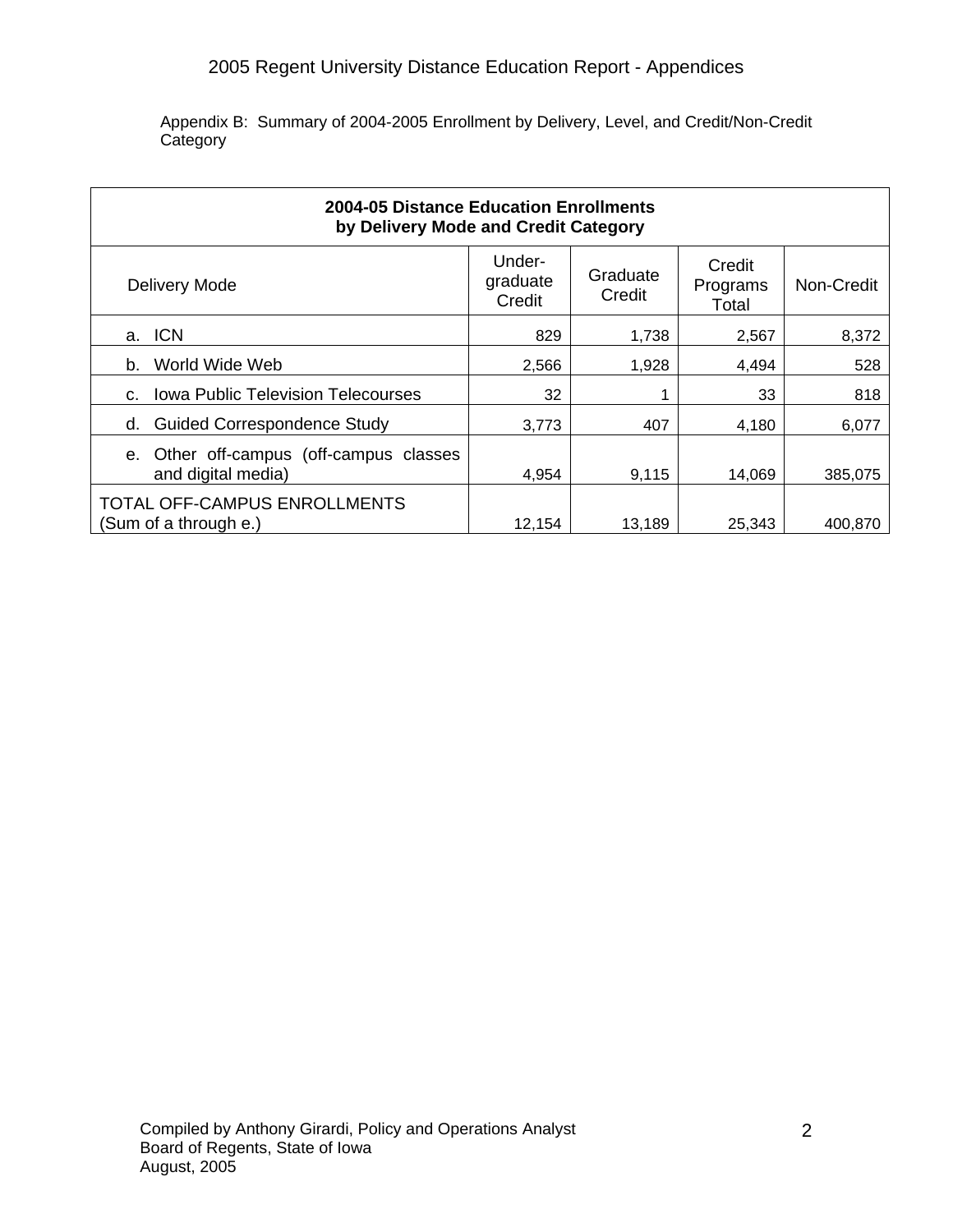| Appendix C                                                       |
|------------------------------------------------------------------|
| 2004-05 Credit Course Registrations (Graduate and Undergraduate) |
| by Institution and Subject Area (CIP Code)                       |

|                                                   | <b>UNI</b> |                | <b>ISU</b> |                | <b>SUI</b>       |                | <b>Regents Total</b> |       |              |                                          |
|---------------------------------------------------|------------|----------------|------------|----------------|------------------|----------------|----------------------|-------|--------------|------------------------------------------|
| <b>Subject Matter</b>                             | <b>UG</b>  | Grad           | <b>UG</b>  | Grad           | UG               | Grad           | <b>UG</b>            | Grad  | Grad<br>& UG | $%$ of<br><b>Total</b><br>(Grad &<br>UG) |
| Business, Mngmt, & Marketing                      | 33         | 225            | 80         | 606            | 93               | 3923           | 206                  | 4754  | 4960         | 19.6%                                    |
| Education                                         | 427        | 1,772          | 9          | 1095           | 236              | 467            | 672                  | 3334  | 4006         | 15.8%                                    |
| Parks, Rec., Leisure & Fitness Studies            | 2,569      | 424            |            |                | 219              | $\overline{2}$ | 2788                 | 426   | 3214         | 12.7%                                    |
| Family & Consumer /Human Sciences                 | 449        | $\overline{2}$ | 652        | 593            |                  |                | 1101                 | 595   | 1696         | 6.7%                                     |
| <b>Health Professions &amp; Clinical Sciences</b> |            |                |            |                | 1112             | 576            | 1112                 | 576   | 1688         | 6.7%                                     |
| Social Sciences                                   | 305        | 50             | 344        | 5              | 410              | 39             | 1059                 | 94    | 1153         | 4.5%                                     |
| <b>Public Administration &amp; Social Service</b> |            |                | 3          | 70             | 115              | 917            | 118                  | 987   | 1105         | 4.4%                                     |
| <b>Mathematics And Statistics</b>                 | 160        | 92             | 258        | 71             | 307              | 21             | 725                  | 184   | 909          | 3.6%                                     |
| Liberal Arts & Sci., & Humanities                 | 373        | 6              | 491        | 37             |                  |                | 864                  | 43    | 907          | 3.6%                                     |
| <b>Agriculture Operations &amp; Sciences</b>      |            |                | 338        | 492            |                  |                | 338                  | 492   | 830          | 3.3%                                     |
| Engineering                                       |            |                | 79         | 665            |                  | $\overline{7}$ | 79                   | 672   | 751          | 3.0%                                     |
| English Language & Literature/Letters.            | 49         | 205            |            |                | 324              | 2              | 373                  | 207   | 580          | 2.3%                                     |
| <b>Physical Sciences</b>                          | 331        | 115            |            | 10             | 13               |                | 344                  | 125   | 469          | 1.9%                                     |
| Psychology                                        | 95         | $\overline{2}$ | 8          |                | 289              | 30             | 392                  | 32    | 424          | 1.7%                                     |
| Visual And Performing Arts                        | 111        | 37             |            |                | 115              | 115            | 226                  | 152   | 378          | 1.5%                                     |
| Foreign Languages, Lit., & Linguistics            | 23         | $\mathbf{1}$   |            |                | 321              | 3              | 344                  | 4     | 348          | 1.4%                                     |
| Philosophy And Religious Studies                  | 115        | 9              | 36         |                | 166              | 10             | 317                  | 19    | 336          | 1.3%                                     |
| History                                           | 43         | 9              |            |                | 246              | 12             | 289                  | 21    | 310          | 1.2%                                     |
| <b>Biological And Biomedical Sciences</b>         |            |                | 94         | 8              | 72               | 77             | 166                  | 85    | 251          | 1.0%                                     |
| Communication and Journalism                      | 57         | 52             |            |                | 100              |                | 157                  | 52    | 209          | 0.8%                                     |
| <b>Technology Education/Industrial Arts</b>       | 95         | 79             |            |                |                  |                | 95                   | 79    | 174          | 0.7%                                     |
| Health-Related Knowledge And Skills               | 117        | 49             |            |                |                  |                | 117                  | 49    | 166          | 0.7%                                     |
| Area, Ethnic, Cultural, &Gender Studies           |            |                |            |                | 139              |                | 139                  | 0     | 139          | 0.5%                                     |
| Architecture And Related Services                 |            |                | 70         | 67             |                  |                | 70                   | 67    | 137          | 0.5%                                     |
| <b>Library Science</b>                            |            |                |            |                |                  | 118            | 0                    | 118   | 118          | 0.5%                                     |
| <b>Interdisciplinary Studies</b>                  |            |                |            |                | 39               | $\overline{4}$ | 39                   | 4     | 43           | 0.2%                                     |
| Computer And Info. Sciences & Support             |            | $\sqrt{5}$     |            | $\overline{2}$ | $\boldsymbol{7}$ | 11             | 7                    | 18    | 25           | 0.1%                                     |
| Leisure And Recreational Activities               | 17         |                |            |                |                  |                | 17                   |       | 17           | 0.1%                                     |
| <b>Total Registrations</b>                        | 5,369      | 3,134          | 2462       | 3721           | 4323             | 6334           | 12154                | 13189 | 25343        | 100.0%                                   |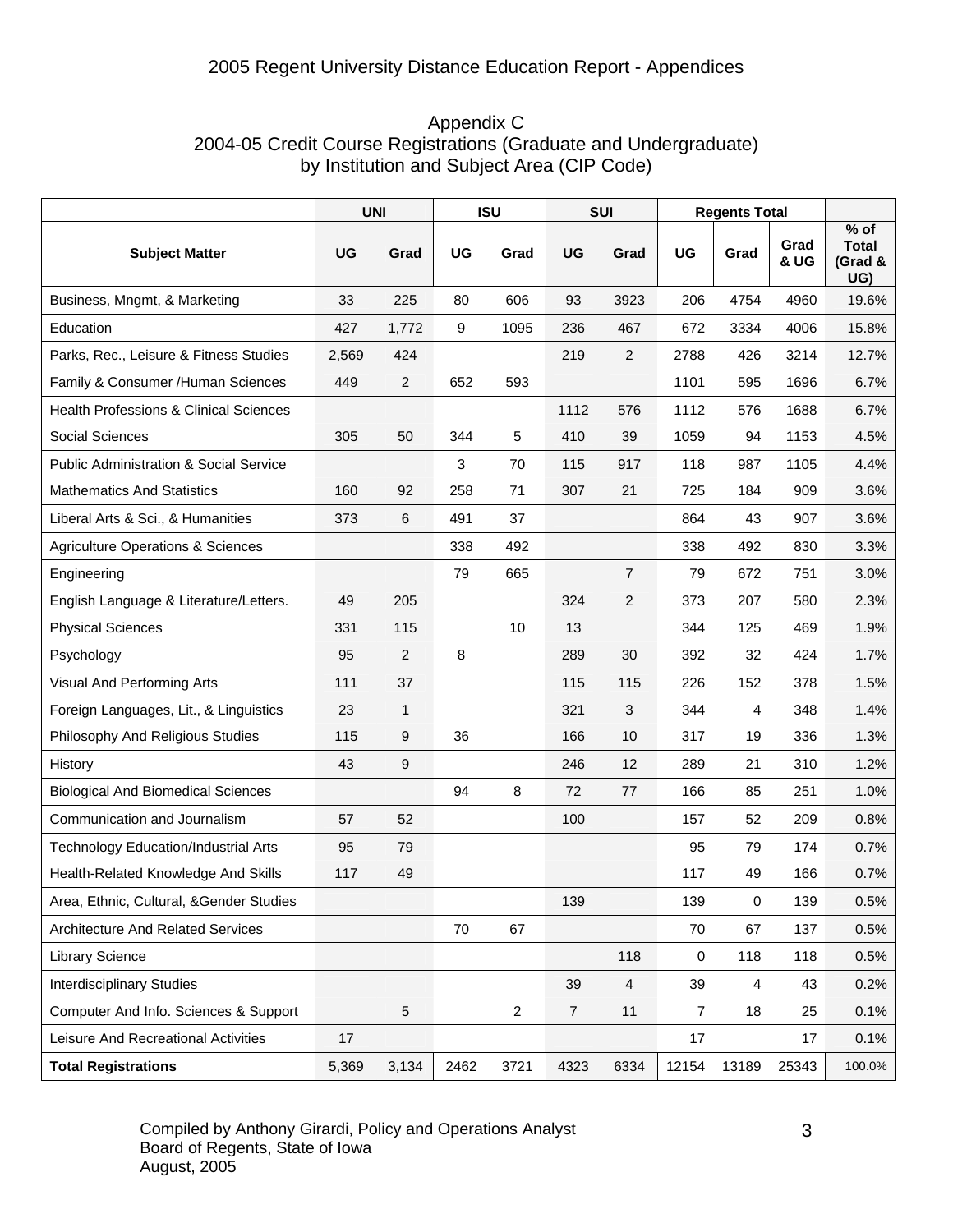### 2005 Regent University Distance Education Report - Appendices

Appendix D 2004-05 Non-Credit Course Registrations by Institution and Subject Area

| <b>Subject Matter</b>                           | <b>UNI</b> | <b>ISU</b> | <b>SUI</b> | Regents<br>Univ. | $%$ of<br>Regents |
|-------------------------------------------------|------------|------------|------------|------------------|-------------------|
|                                                 |            |            |            | Total            | Total             |
|                                                 |            |            |            |                  |                   |
| Agriculture, Agric. Operations & Sciences       |            | 131,121    | 118        | 131,239          | 26.7%             |
| Personal Awareness, Self-Improvement            | 90         | 124,998    | 508        | 125,596          | 25.6%             |
| <b>Family and Consumer Sciences</b>             | 69         | 118,936    |            | 119,005          | 24.2%             |
| Leisure And Recreational Activities             | 765        | 27,400     |            | 28,165           | 5.7%              |
| Visual And Performing Arts                      | 660        |            | 15,378     | 16,038           | 3.3%              |
| <b>Health Professions and Clinical Sciences</b> |            | 885        | 11,696     | 12,581           | 2.6%              |
| <b>Natural Resources And Conservation</b>       |            | 8,903      |            | 8,903            | 1.8%              |
| Public Admin., Social Service Professions       | 265        | 1,963      | 6,369      | 8,597            | 1.8%              |
| Engineering                                     |            | 7,294      |            | 7,294            | 1.5%              |
| Business, Mngmnt and Marketing                  | 1,563      | 4,468      |            | 6,031            | 1.2%              |
| Education                                       | 2,355      | 867        | 1,693      | 4,915            | 1.0%              |
| <b>Physical Sciences</b>                        | 3,432      |            | 1,175      | 4,607            | 0.9%              |
| <b>Social Sciences</b>                          | 385        | 1,675      | 111        | 2,171            | 0.4%              |
| English Language, Literature                    | 130        | 80         | 1,860      | 2,070            | 0.4%              |
| <b>Trades And Industry</b>                      |            |            | 1,999      | 1,999            | 0.4%              |
| Philosophy And Religious Studies                | 1,950      |            |            | 1,950            | 0.4%              |
| <b>Interpersonal And Social Skills</b>          |            | 1,889      |            | 1,889            | 0.4%              |
| Liberal Arts And Sciences and Humanities        | 30         |            | 1,705      | 1,735            | 0.4%              |
| Science Technologies/Technicians                |            | 1,575      |            | 1,575            | 0.3%              |
| Health-Related Knowledge And Skills             | 80         |            | 1,232      | 1,312            | 0.3%              |
| <b>Legal Professions And Studies</b>            | 90         |            | 653        | 743              | 0.2%              |
| <b>Mathematics And Statistics</b>               | 6          |            | 617        | 623              | 0.1%              |
| <b>Architecture And Related Services</b>        |            | 620        |            | 620              | 0.1%              |
| <b>Computer and Information Sciences</b>        | 137        | 174        |            | 311              | 0.1%              |
| <b>Technology Education/Industrial Arts</b>     | 280        |            |            | 280              | 0.1%              |
| Parks, Rec., and Fitness Studies                | 224        | 42         |            | 266              | 0.1%              |
| Communication and Journalism                    | 250        | 9          |            | 259              | 0.1%              |
| Psychology                                      |            |            | 112        | 112              | 0.0%              |
| Area, Ethnic, Cultural, And Gender Studies      |            | 39         |            | 39               | 0.0%              |
| Foreign Languages, Lit., and Linguistics        |            | 37         |            | 37               | 0.0%              |
| <b>Security And Protective Services</b>         |            |            | 29         | 29               | 0.0%              |
|                                                 |            |            |            |                  |                   |
| <b>Total Enrollments</b>                        | 12,761     | 432,975    | 45,255     | 490,991          |                   |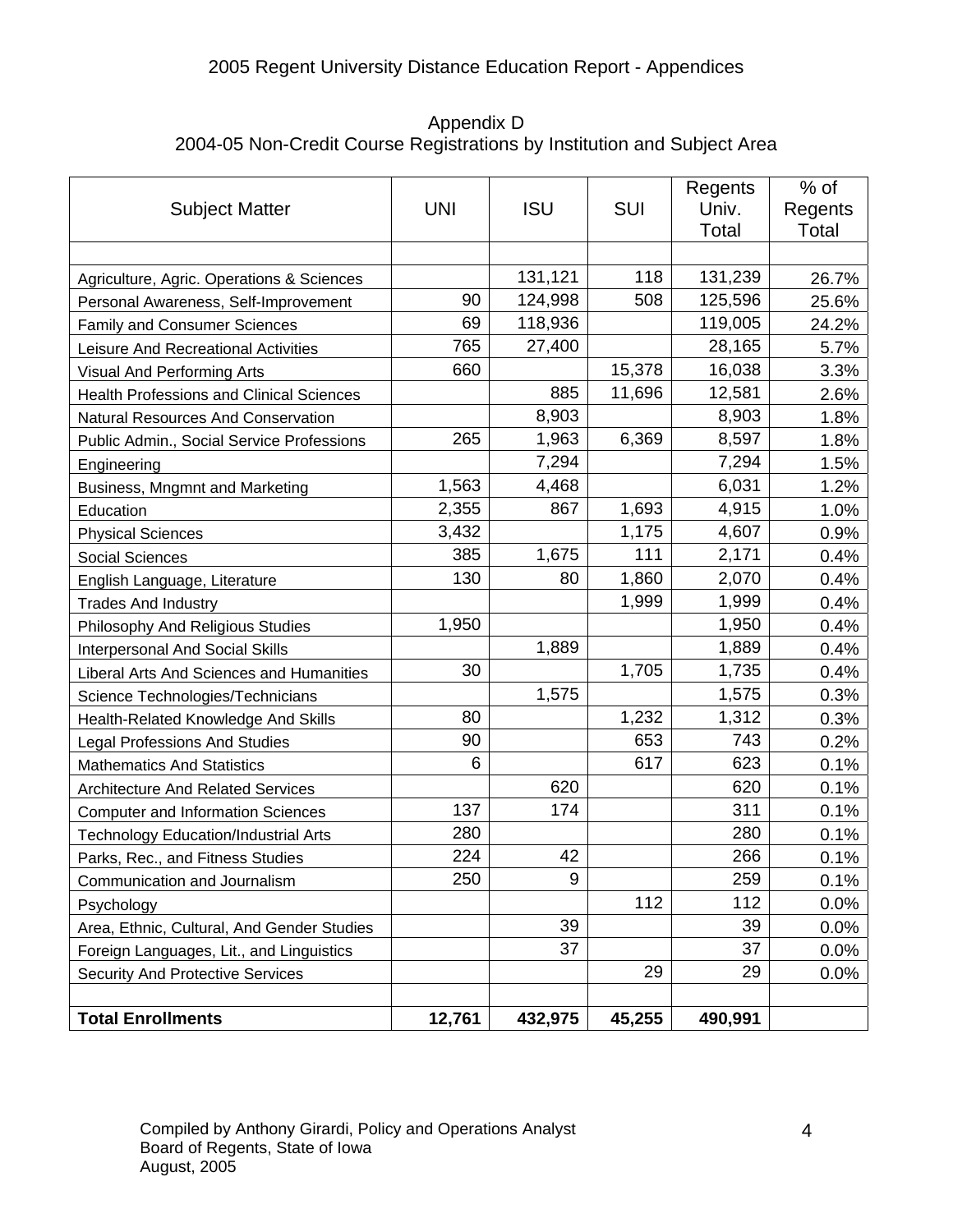|  |  |  | Appendix E: Regent University Programs at Regional Study Centers 2004-05 |
|--|--|--|--------------------------------------------------------------------------|
|  |  |  |                                                                          |

|                    |                                                            | Quad-<br><b>Cities</b> | <b>Southwest</b><br>lowa<br>Regent<br><b>Resource</b> | <b>Tri-State</b> |  |
|--------------------|------------------------------------------------------------|------------------------|-------------------------------------------------------|------------------|--|
| Degree/certificate | <b>Program Major</b>                                       | <b>GSC</b>             | Ctr                                                   | <b>GSC</b>       |  |
|                    | <b>lowa State University</b>                               |                        |                                                       |                  |  |
| Certificate        | <b>Advanced Medical Nutrition Therapy</b>                  | X                      | X                                                     |                  |  |
| Certificate        | Advanced Studies (Superintendency)                         |                        | X                                                     |                  |  |
| Certificate        | Dietetics Communication & Counseling                       | X                      | X                                                     |                  |  |
| Certificate        | Dietetics Management                                       | X                      | X                                                     |                  |  |
| Certificate        | <b>Educational Leadership</b>                              |                        |                                                       | X                |  |
| Certificate        | <b>Family Financial Planning</b>                           | X                      | X                                                     | X                |  |
| Certificate        | <b>Financial Counselor</b>                                 | X                      | X                                                     | X                |  |
| Certificate        | Gerontology                                                | $\mathsf X$            | X                                                     |                  |  |
| Certificate        | <b>Information Assurance</b>                               | Χ                      | X                                                     |                  |  |
| Certificate        | Power Systems Engineering                                  | $\mathsf X$            | X                                                     |                  |  |
| Certificate        | <b>Public Management</b>                                   | X                      | X                                                     | X                |  |
| Certificate        | Superintendency                                            | X                      |                                                       |                  |  |
| Certificate        | <b>Systems Engineering</b>                                 |                        | X                                                     |                  |  |
| B.L.S.             | <b>Bachelor of Liberal Studies</b>                         |                        | X                                                     |                  |  |
| M.Ag.              | Agriculture                                                |                        | X                                                     | X                |  |
| M.C.R.P.           | Community & Regional Planning                              | X                      | X                                                     | X                |  |
| M.Ed.              | Curriculum & Instructional Technology                      |                        | X                                                     |                  |  |
| M.Ed. or M.S.      | Family & Consumer Science                                  |                        | X                                                     |                  |  |
| M.E.               | <b>Systems Engineering</b>                                 |                        | X                                                     | X                |  |
| M.F.C.S.           | Family & Consumer Science                                  |                        | X                                                     |                  |  |
| M.P.A.             | <b>Public Administration</b>                               | X                      | X                                                     | X                |  |
| M.S.               | Agriculture                                                | X                      |                                                       |                  |  |
| M.S.               | Agronomy                                                   | $\mathsf X$            | X                                                     | X                |  |
| M.S.               | <b>Computer Engineering</b>                                | X                      | X                                                     | X                |  |
| M.S.               | <b>Electrical Engineering</b>                              | X                      | X                                                     | X                |  |
| M.S.               | Family/Consumer Sciences                                   | X                      |                                                       |                  |  |
| M.S.               | Industrial Engineering                                     | X                      | X                                                     |                  |  |
| M.S.               | <b>Mathematics Education</b>                               | X                      |                                                       |                  |  |
| M.S.               | <b>Mechanical Engineering</b>                              |                        | Χ                                                     | X                |  |
| M.S.               | Microbiology                                               | X                      |                                                       |                  |  |
| M.S.               | <b>Systems Engineering</b>                                 | X                      |                                                       |                  |  |
| M.S.M.             | <b>School Mathematics</b>                                  |                        | Χ                                                     | X                |  |
| Ph.D.              | Food Serve & Lodging Management                            |                        | X                                                     |                  |  |
|                    | University of lowa                                         |                        |                                                       |                  |  |
| Certificate        | <b>Public Health</b>                                       | X                      | X                                                     | X                |  |
| Endorsement        | <b>Community College Teaching</b>                          | X                      | Χ                                                     |                  |  |
| B.L.S.             | <b>Bachelor of Liberal Studies</b>                         |                        | X                                                     |                  |  |
| M.A.               | Library & Information Science                              |                        | X                                                     | X                |  |
| M.A.               | Middle Level Education                                     | Х                      |                                                       |                  |  |
| M.B.A.             | <b>Business Administration</b>                             | Χ                      |                                                       |                  |  |
| M.L.A.             | Library & Information Science                              | Χ                      |                                                       |                  |  |
| M.P.H.             | Public Health                                              | X                      | Х                                                     |                  |  |
| M.S.               | Nursing                                                    | Χ                      | Χ                                                     | X                |  |
| M.S.W.             | Social Work                                                | Χ                      |                                                       | X                |  |
|                    |                                                            |                        |                                                       |                  |  |
|                    | Compiled by Anthony Girardi, Policy and Operations Analyst |                        |                                                       | 5                |  |

Board of Regents, State of Iowa

August, 2005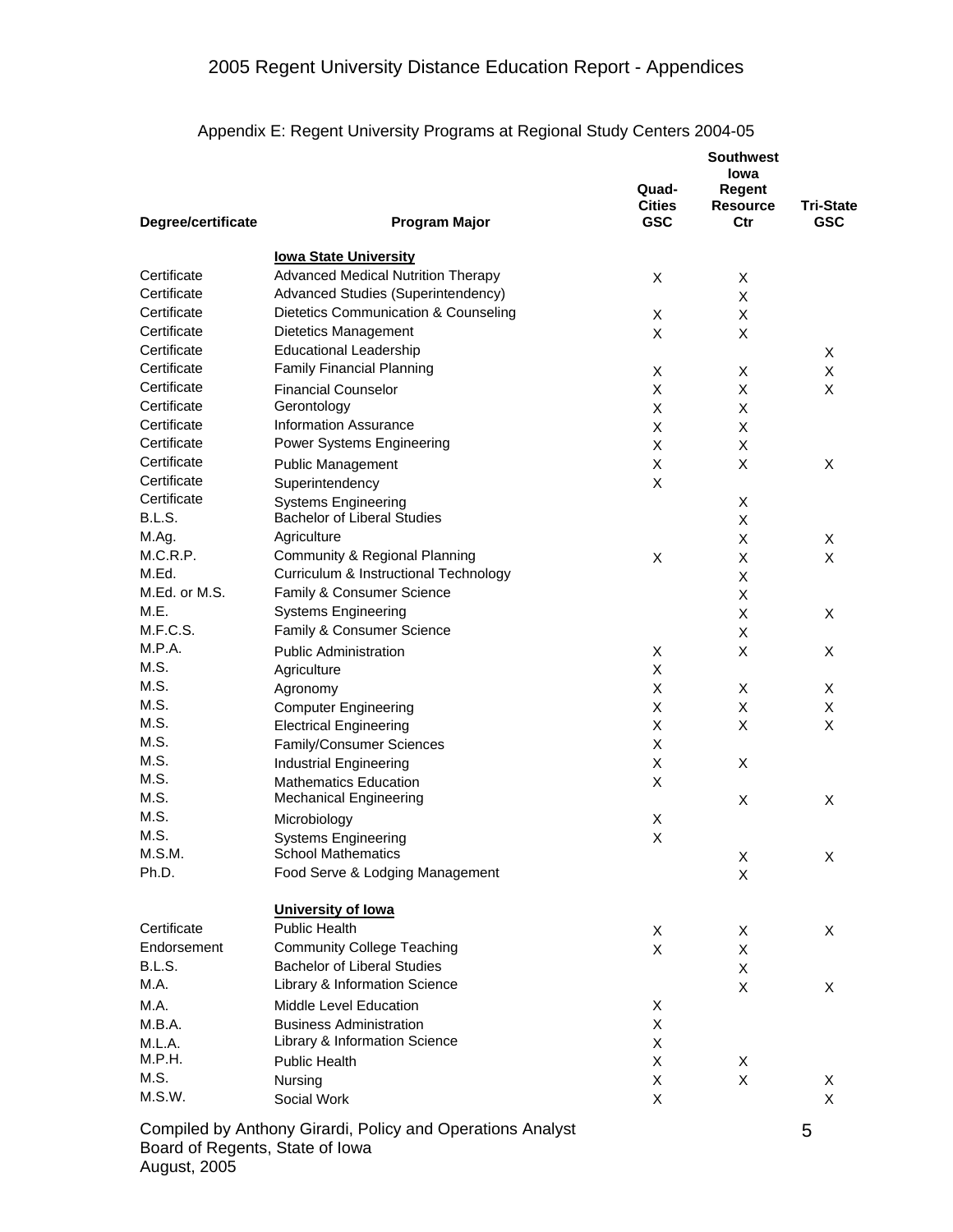# 2005 Regent University Distance Education Report - Appendices

| Degree/certificate | <b>Program Major</b>                                         | Quad-<br><b>Cities</b><br><b>GSC</b> | <b>Southwest</b><br>lowa<br>Regent<br><b>Resource</b><br>Ctr | <b>Tri-State</b><br><b>GSC</b> |
|--------------------|--------------------------------------------------------------|--------------------------------------|--------------------------------------------------------------|--------------------------------|
| Ph.D.              | Pharmacy                                                     |                                      | X                                                            |                                |
|                    | Appendix E (continued)                                       |                                      |                                                              |                                |
|                    | Regent University Programs at Regional Study Centers 2004-05 |                                      |                                                              |                                |
| Degree/certificate | Program Major                                                | Quad-<br><b>Cities</b><br><b>GSC</b> | <b>Southwest</b><br>lowa<br>Regent<br><b>Resource</b><br>Ctr | <b>Tri-State</b><br><b>GSC</b> |
|                    | <b>University of Northern lowa</b>                           |                                      |                                                              |                                |
| Certificate        | Advanced Studies (Superintendency)                           |                                      | X                                                            |                                |
| Certificate        | Criminology                                                  |                                      | X                                                            |                                |
| Certificate        | <b>Environmental Health</b>                                  |                                      | X                                                            |                                |
| Certificate        | Global Health and Health Disparities                         |                                      | X                                                            |                                |
| Endorsement        | <b>Community College Teaching</b>                            |                                      | X                                                            |                                |
| Endorsement        | <b>Driver Education</b>                                      |                                      | X                                                            |                                |
| Endorsement        | English as a Second Language                                 |                                      | X                                                            |                                |
| B.L.S.             | <b>Bachelor of Liberal Studies</b>                           |                                      | X                                                            |                                |
| M.A.               | <b>Communication Education</b>                               |                                      | X                                                            |                                |
| M.A.               | Early Childhood Education                                    |                                      | X                                                            |                                |
| M.A.               | <b>Educational Leadership</b>                                | X                                    | X                                                            | X                              |
| M.A.               | <b>Educational Technology</b>                                | X                                    | X                                                            |                                |
| M.A.               | <b>Elementary Education</b>                                  |                                      | X                                                            |                                |
| M.A.               | English as a Second Language                                 |                                      | X                                                            | $\times$                       |
| M.A.               | Library & Information Science                                | X                                    |                                                              |                                |
| M.A.               | Literacy                                                     |                                      | X                                                            |                                |
| M.A.               | Middle Level Education                                       |                                      | X                                                            |                                |
| M.A.               | Middle School Mathematics                                    |                                      | X                                                            |                                |
| M.A.               | Music Education                                              | X                                    |                                                              |                                |
| M.A.               | Philanthropy and Non-Profit Development                      |                                      | X                                                            |                                |
| M.A.               | School Library Media Studies                                 |                                      |                                                              | X                              |
| M.A.               | Science Education                                            |                                      | X                                                            |                                |
| M.M.E.             | <b>Music Education</b>                                       |                                      | X                                                            |                                |